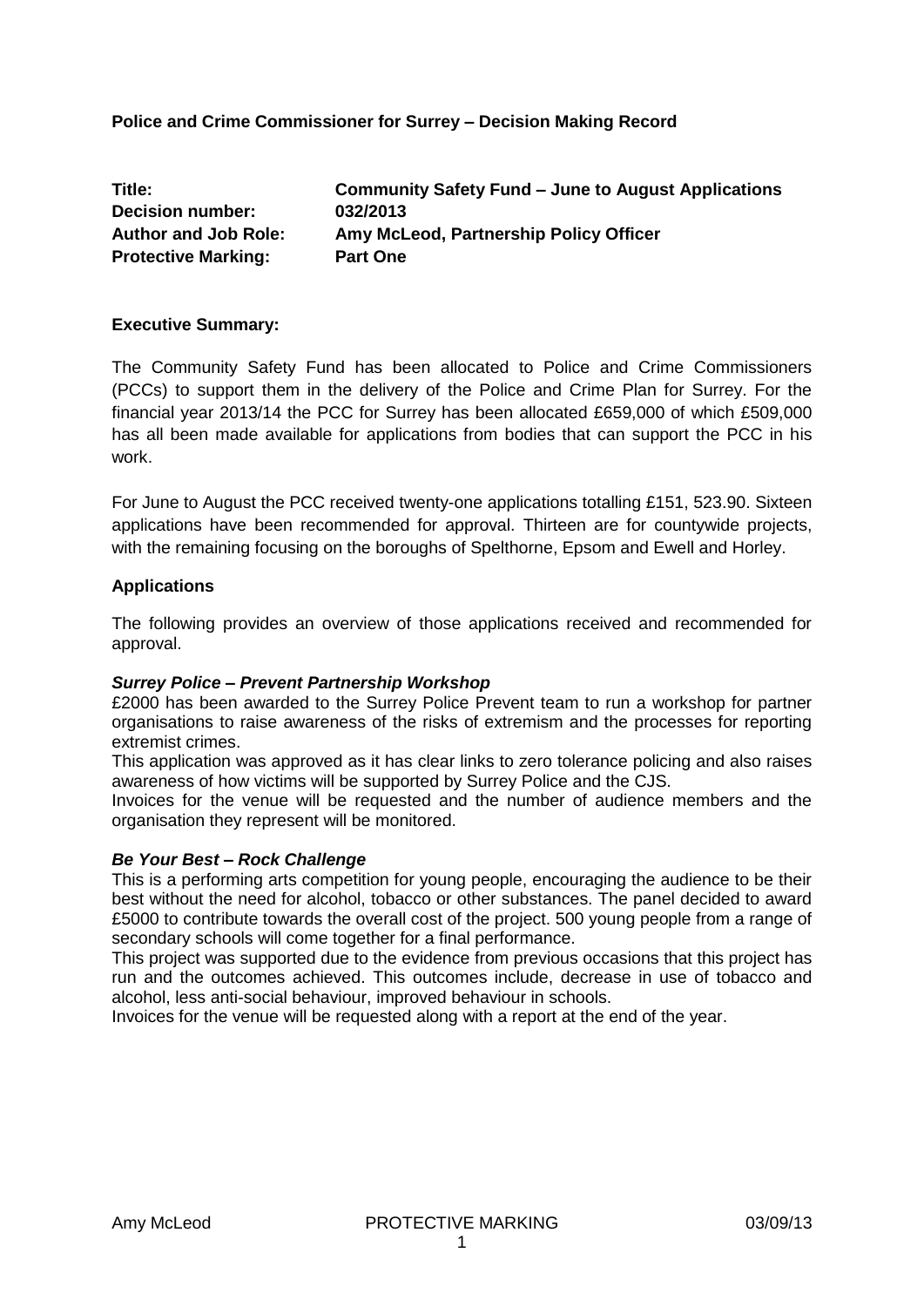### *SHOuT Youth Conferences*

At the two remaining youth conferences, the attendees will vote for their favourite project out of a number that are exhibited. The winning project will receive funding from the other areas which will be match-funded by the PCC Community Safety fund (£2000 for each remaining conference).

The projects that the young people propose must meet criteria of reducing crime and disorder; combatting drugs and alcohol, and reducing re-offending. This project involves young people in driving the direction of their borough and having a say in local developments.

### *Spelthorne Police and Crime Summit*

£500 will be awarded to support Spelthorne Borough Council to be awarded to a community project nominated by local people at the crime summit. This allows the public to have a say in how money is spent locally and where problem-solving should be focussed. The projects should meet criteria of reducing crime and disorder; combatting drugs and alcohol, and reducing re-offending.

The winning project will provide updates throughout the year on how the money has been spent and will report back the following year at the next crime summit.

### *Surrey Police – Personal Safety Workshops*

£512 has been requested to provide personal safety items such as attack alarms and bottle tops to prevent drinks being spiked. The items will be used in support of inputs to youth clubs on the subjects of alcohol awareness, drugs intervention and personal safety.

This has been approved as it supports the reduction of crime and disorder, targets young peoples use of drugs and alcohol and reduces offending and anti-social behaviour.

Invoices will be provided for the items purchased and a report outlining the number of people attending the workshops.

#### *Surrey Police – Volunteers Equipment*

Surrey Police volunteers support the force by attending local events and engaging with communities. They distribute advice and guidance on crime reduction and encourage involvement in the volunteer programme.

The team have requested £857.50 to provide wet weather clothing to provide a more corporate and professional image during the winter months. Invoices will be provided.

#### *Youth Empowerment Service – Session work*

£5000 has been approved to support the delivery of twelve sessions of group work to young people with the highest level of needs. The workshops explore offending behaviour; victims; and the role of drugs and alcohol in offending. The outcomes include reduced offending, reentry into mainstream schooling; reduction of ASB.

The programme was supported as it increases awareness of the impact of crimes on victims and highlights the zero tolerance approach.

A report will be supplied at the end of the school term to evidence the outcomes of the 12 sessions.

#### *Transform Housing and Support*

£4000 has been requested to extend an existing property to provide self-contained flats for ex-offenders looking to move on from their assisted housing. This project has been approved as it meets the PCC's criteria of reducing reoffending. The evidence of the existing programme shows a reoffending rate of 13% compared to a national average of 47.5%.

Invoices will be provided to show how the money has been spent and once the flats are completed, a report to show their occupancy and impact will be received.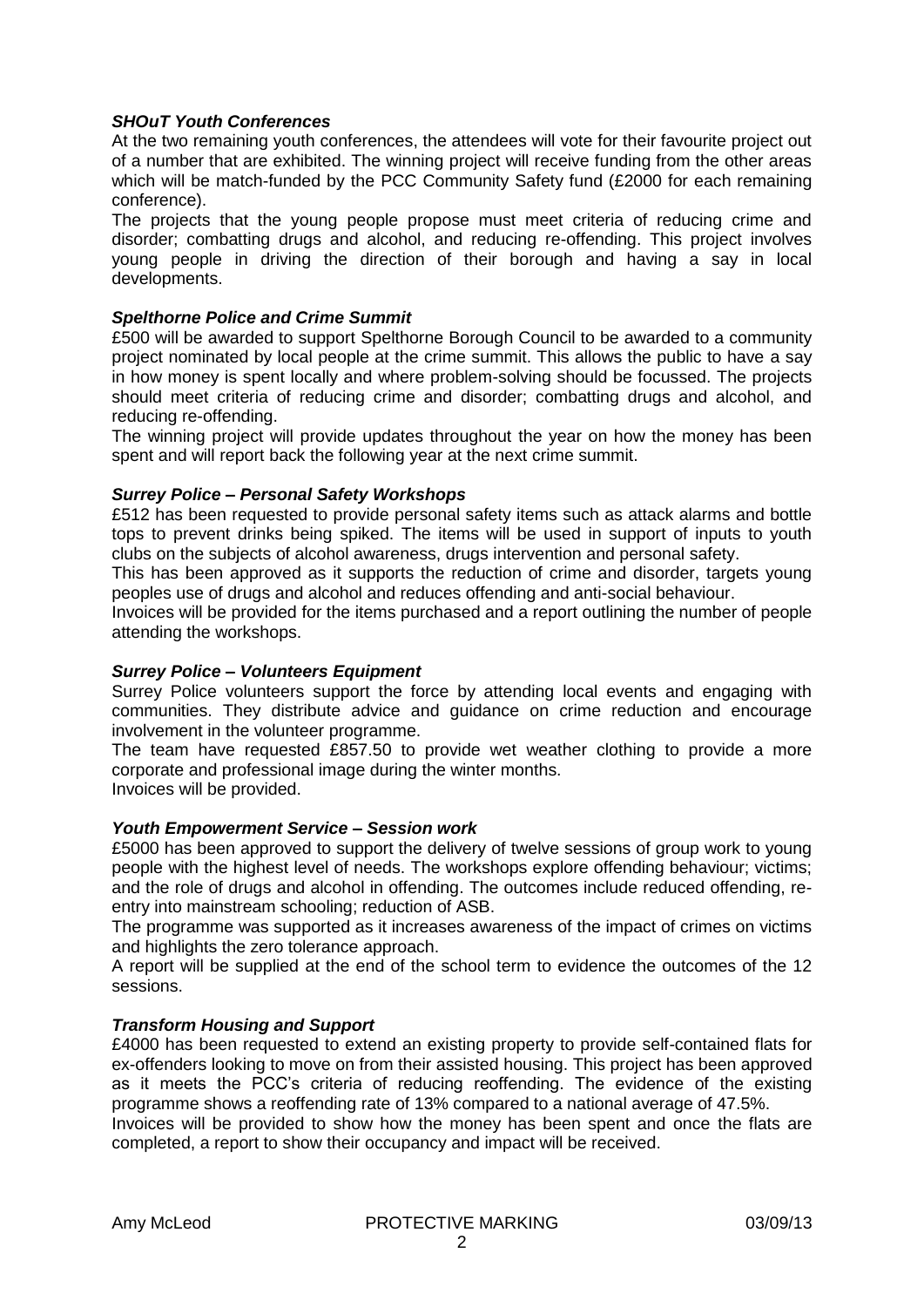### *Outline – LGBT crime reporting*

£2700 has been requested to provide a targeted promotional campaign to raise awareness of crime reporting routes for members of LGBT communities. The money will be used to develop bespoke artwork and communication messages. A request will be made to support and influence the communications materials to reflect the Peoples Priorities. The desired outcomes include an increase in reporting of crimes from the LGBT communities and increased confidence.

### *Horley Town Council – CCTV*

Horley Town Council manages nine parks and recreation grounds and monitors 21 CCTV cameras. £3500 has been awarded to connect the cameras to enhance maintenance and supervision for crime reduction and detection purposes and to increase the public sense of safety. Invoices will be supplied.

### *Epsom and Ewell Borough Council – Drug & Alcohol Education*

E&E BC have previously supported the development and production of a peer-led project on drug and alcohol misuse. £4700 has now been requested to further develop this production into curriculum materials so it can be viewed more widely across schools in the borough. Both qualitative and quantitative reviews will take place – the number of schools utilising the materials and educational satisfaction levels of the content.

### *Surrey Police – Opening Doors*

The Diversity Directorate have requested £6500 to run a training day to enhance officer knowledge of the impact of disability hate crime on victims. There will be an expectation that people who attend will share their learning through briefings with their teams. Invoices and evaluations will be supplied.

### *Cyber Champions*

The aim of the project is to deliver workshops in schools to promote digital literacy and esafety, this will also be extended to targeted adult groups in Surrey. The outcome of delivering these workshops is the reduction of crime and improved personal safety. £2000 has been awarded for delivery between September 2013 and January 2014. A report will be fed back following the initial pilot.

#### *Youth Support Service – Substance Misuse Team*

£54,595 has been requested to part-fund the cost of the YSS Substance Misuse Team. The team deliver services that are aimed at reducing and preventing the misuse of drugs and alcohol by young people. The young people selected are high risk and have been involved in offences associated with drug and alcohol use, the aim is that there will be a demonstrable reduction in risk behaviours and a reduction in reoffending. Quarterly reports will review the numbers of young people presenting for treatment and mark progress of their treatment.

#### *Young Witness Service*

The Young Witness Service consists of one manager and eight volunteers who provide support to young people going through the CJS either as victims or witnesses. With the change in provision in Witness Care the YWS are left with a funding gap from April to October 2014. £30,000 has been requested to pay for the Managers' post during this time. This bid was successful as it supports the zero tolerance and victims' first priorities. Quarterly reports will be requested to monitor the numbers of young people using the scheme and the number of volunteer hours that are invested. A final report at the end of the funding period will provide more detail on the Ministry of Justice performance indicators.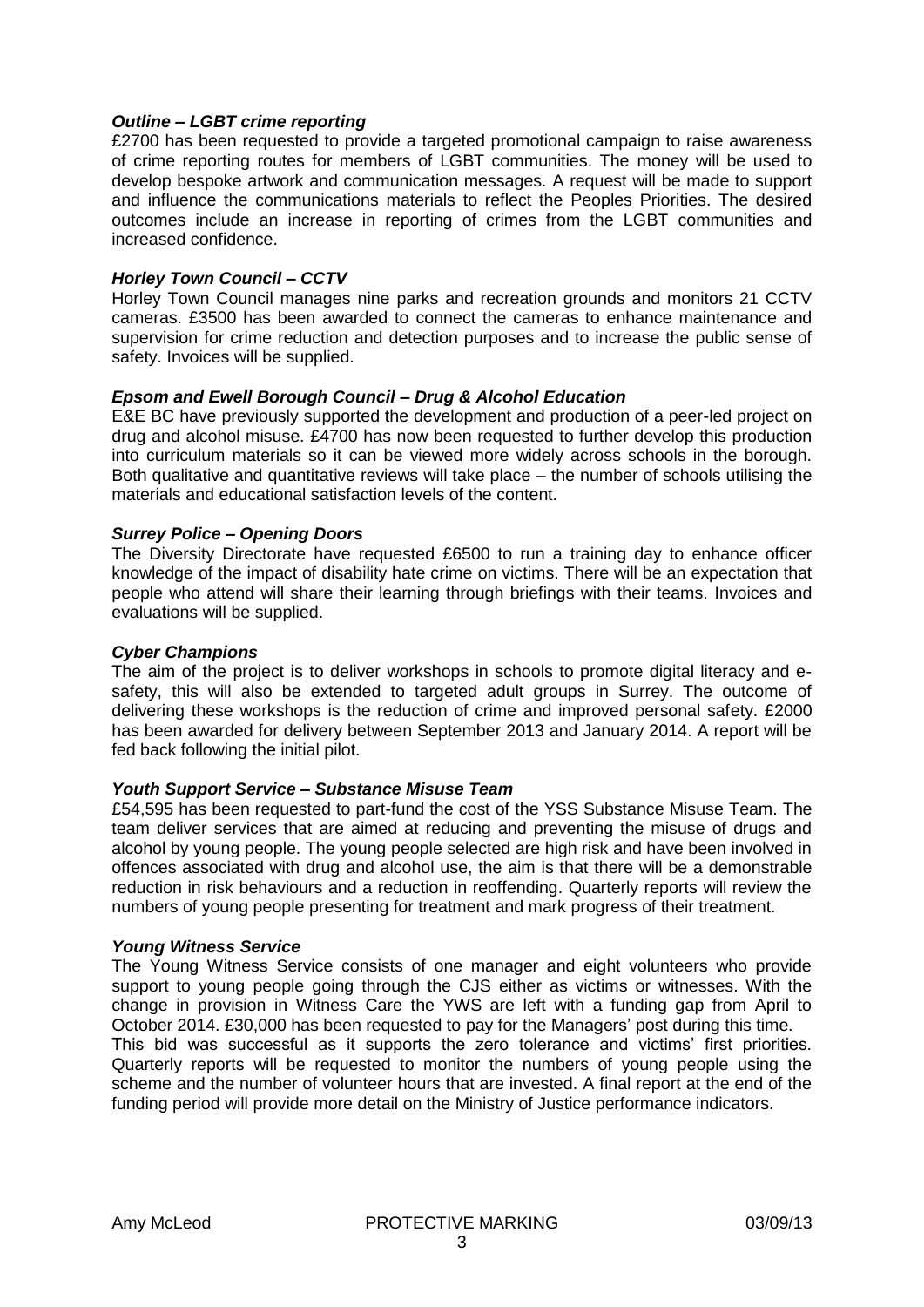### *Surrey Appropriate Adult Volunteer Scheme (SAAVS)*

The SAAVS team manage over 100 volunteers to act as appropriate adults in custody centres across the county. £3000 has been requested to upgrade their IT system to better the website, the partnership working with the Youth Support Service and to provide a more professional service. The service provided supports zero tolerance policing by speeding up the investigation process while offenders are in custody. They are also support vulnerable victims and witnesses, and will act as impartial witnesses while in custody, supporting police officers where appropriate. An end of year report has been requested to highlight the impact of the service provided by SAAVS.

### **Recommendation**

The Commissioner supports the recommendations of the Community Safety Fund Decision Panel and awards £128,864.50 to the following;

- £2000 to Surrey Police for a Prevent Partnership Workshop
- £5000 to the Be Your Best Foundation to run The Rock Challenge.
- £4000 to Surrey Police to deliver two Youth Shout Conferences
- £500 to Spelthorne Borough Council to support their Police and Crime Summit.
- £512 to Surrey Police to run personal safety workshops.
- £857.50 to Surrey Police to support the Police Support Volunteers.
- £5000 to Youth Empowerment Service for session work for at risk young people.  $\bullet$
- £4000 to Transformation to support the extension of their housing project for exoffenders.
- £2700 to Outline to run a promotional campaign to encourage reporting of hate crime.
- £54, 595 to Youth Substance Misuse to part-fund their team.
- £6500 to Surrey Police Diversity Directorate to run an 'Opening Doors' workshop.
- £4700 to Epsom and Ewell Borough Council to deliver drug and alcohol abuse education in schools.
- £3500 to Horley Town Council to improve and upgrade their CCTV.
- £2000 to Cyber Champions for the delivery of e-safety education classes to young people.
- £30,000 to the Young Witness Scheme to fill the funding gap for the Manager's post.
- £3000 to the Surrey Appropriate Adult Volunteer Scheme to improve their IT.

### **Police and Crime Commissioner Approval**

I approve the recommendation(s):

Lai tholy Signature:

Date: 06/09/2013

All decisions must be added to the decision register.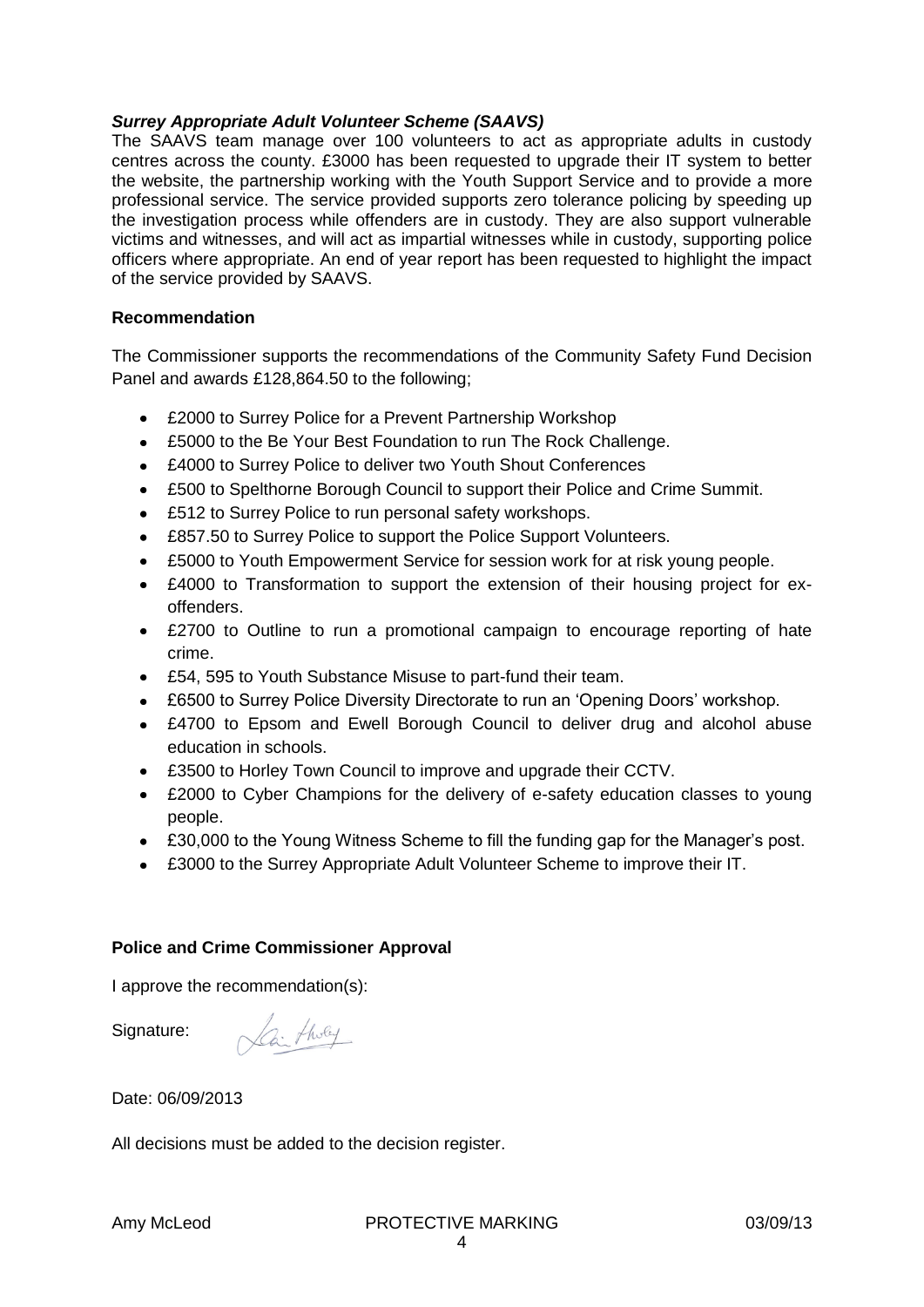## **Areas of consideration**

## **Consultation**

Consultation has taken place with appropriate lead officers depending on the application. All applications have been asked to supply evidence of any consultation and community engagement.

# **Financial implications**

All applications have been asked to supply accurate financial information including the total costs of the project with breakdown where the money will be spent; any additional funding secured or applied for and plans for on-going funding. The Community Safety Fund Decision Panel considers the financial risks and opportunities when looking at each application.

## **Legal**

Legal advice is taken on an application by application basis.

## **Risks**

The Community Safety Fund Decision Panel considers any risks in the allocation of funding. It is also part of the process to consider when refusing an application the service delivery risks if appropriate.

## **Equality and diversity**

Each application will be requested to supply appropriate equality and diversity information as part of the monitoring requirements. All applicants are expected to adhere to the Equality Act 2010

## **Risks to human rights**

Each application will be requested to supply appropriate human rights information as part of the monitoring requirements. All applicants are expected to adhere to the Human Rights Act.